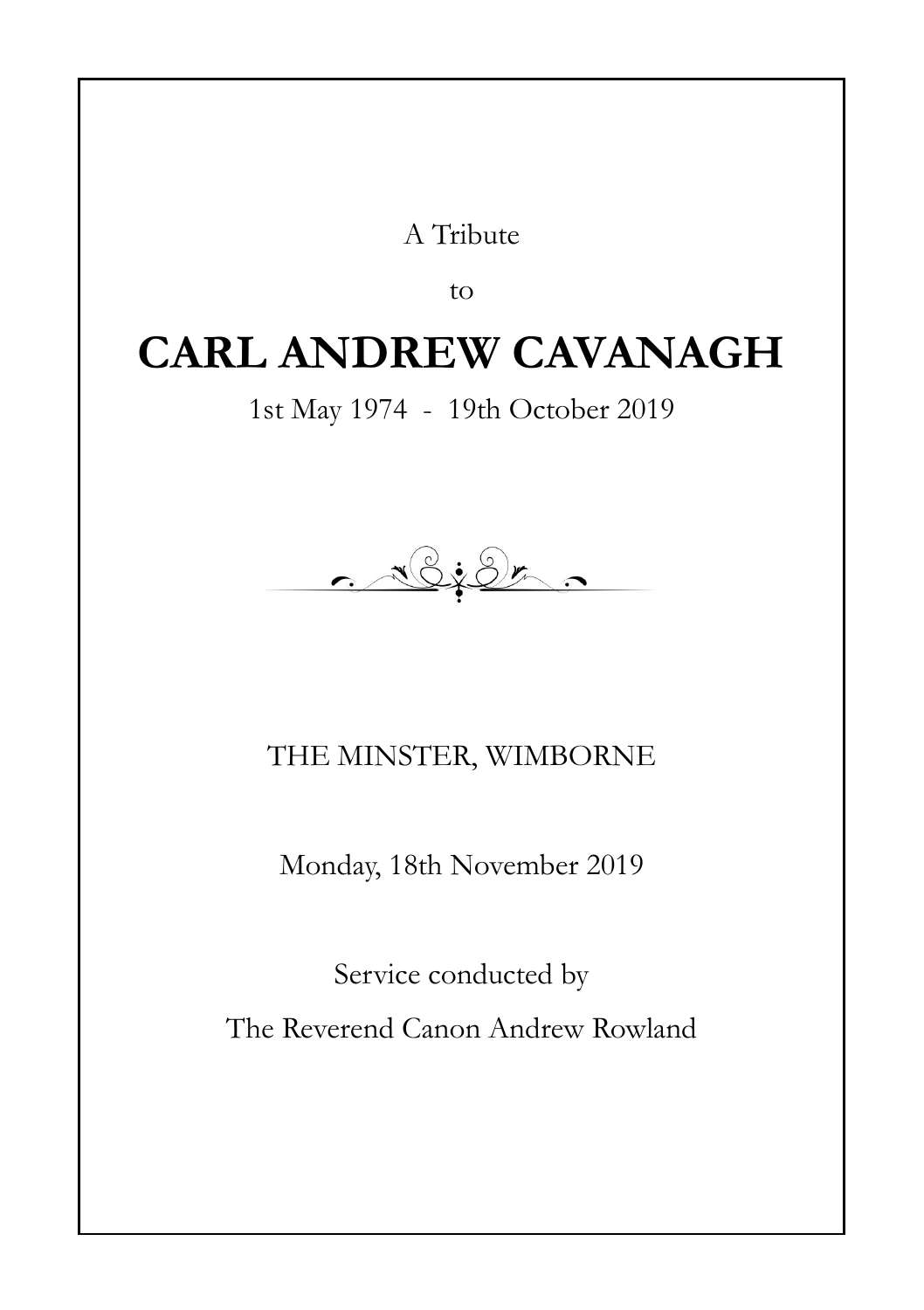Carl was born on the 1st May 1974 in Germany as Dad, Dave, was stationed there with the British Army. The nurses at the hospital called him 'Angel' due to him being so good and contented and as long as he had his milk, he was happy. Even at this very young age he was very strong willed which was to stay with him throughout his life.

Mum Gloria and Dad Dave named him Carl Andrew which later in life proved to be to Carl's distaste being named Carl, born in Germany! But his saving grace was Carl was spelt with a C and not a K! All his life he has been teased at being German (*all in good banter*), whilst he insisted he was born on British Military soil, so therefore he was British.

When Carl was about two and a half his Mum brought him back to Bournemouth where they lived with his Nanny and Grandad. Grandad was a huge influence on Carl and when Carl was about four, Grandad bought him an Alsatian cross Retriever pup which he named Rebel and they both grew up together being inseparable. Rebel would even follow Carl up and down the slide, one day becoming stuck on it! Whenever the ice cream van arrived, Rebel would be there at the front of the queue with Carl closely behind!

When Carl was five years old he went to St Warburga's School and made an immediate impression on the teachers and other pupils. They all loved him due to his ability to befriend everyone and fit in and put people at their ease with that cheeky smile.

Before moving up to St Peter's school, Mum took Carl to Oman for four weeks to see his Dad who was stationed there.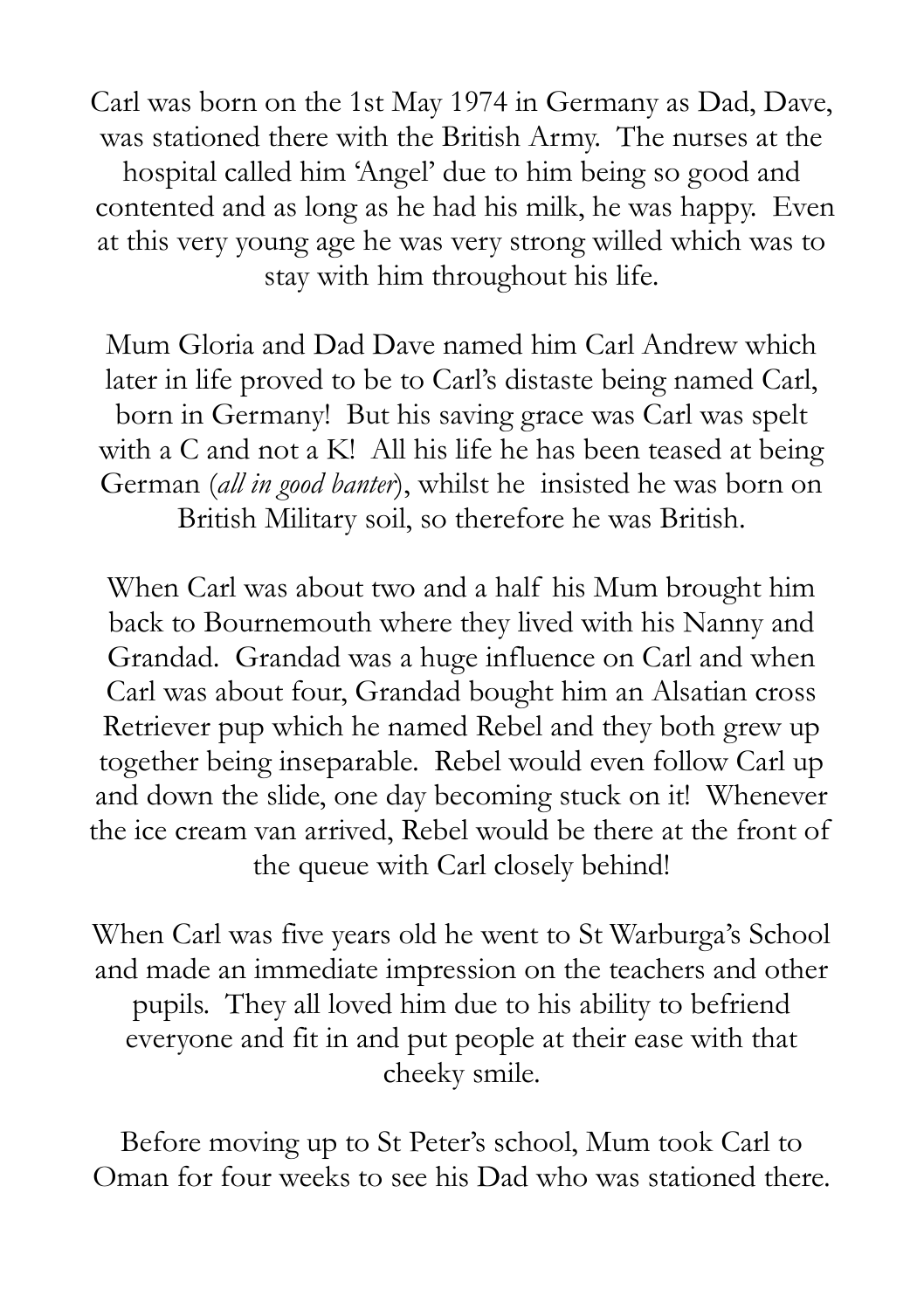It proved to be a great experience for a young boy as they travelled by military aircraft and lived amongst the Beduine people, living under canvas and riding camels too!

As time moved on and Carl grew older, he went to St Peter's School and in time learnt to swim. He would go swimming as well as roller skating and later, every Saturday, he went to Meyrick Park for golf lessons. Needless to say, he made many friends and when he was about twelve and a half, his Mum, as always, prompted him to get ready to go swimming to which he replied, "*No, I'm grown up now and I'm going out with my friends*!" Mum was mortified!

Carl was still that very strong willed boy and at that difficult stage in a boy's life where he was wanting to make his mark and therefore needed to be controlled with a firm stance, yet he still maintained his sense of humour and politeness and always had time for everyone all through.

In 1985 Mum and Carl moved to Mannington near Wimborne where Carl would attend QE School. This turned out to be less strict than St Peter's and Carl, being Carl, took full advantage of the fact, playing up at every opportunity, but all the time making great life long friends, in particular, Jim and Mark who all become more like Brothers - the 3 Amigos! Before moving up to St Peter's School, Mum took Carl to Oman for four weeks to see his Dad who was stationed there.

After leaving school at the age of sixteen, Mum and Carl went back to Bournemouth to live and Carl would start work with his Uncles in the construction industry, mainly groundworks which was hard work but financially rewarding for a guy who had just left school!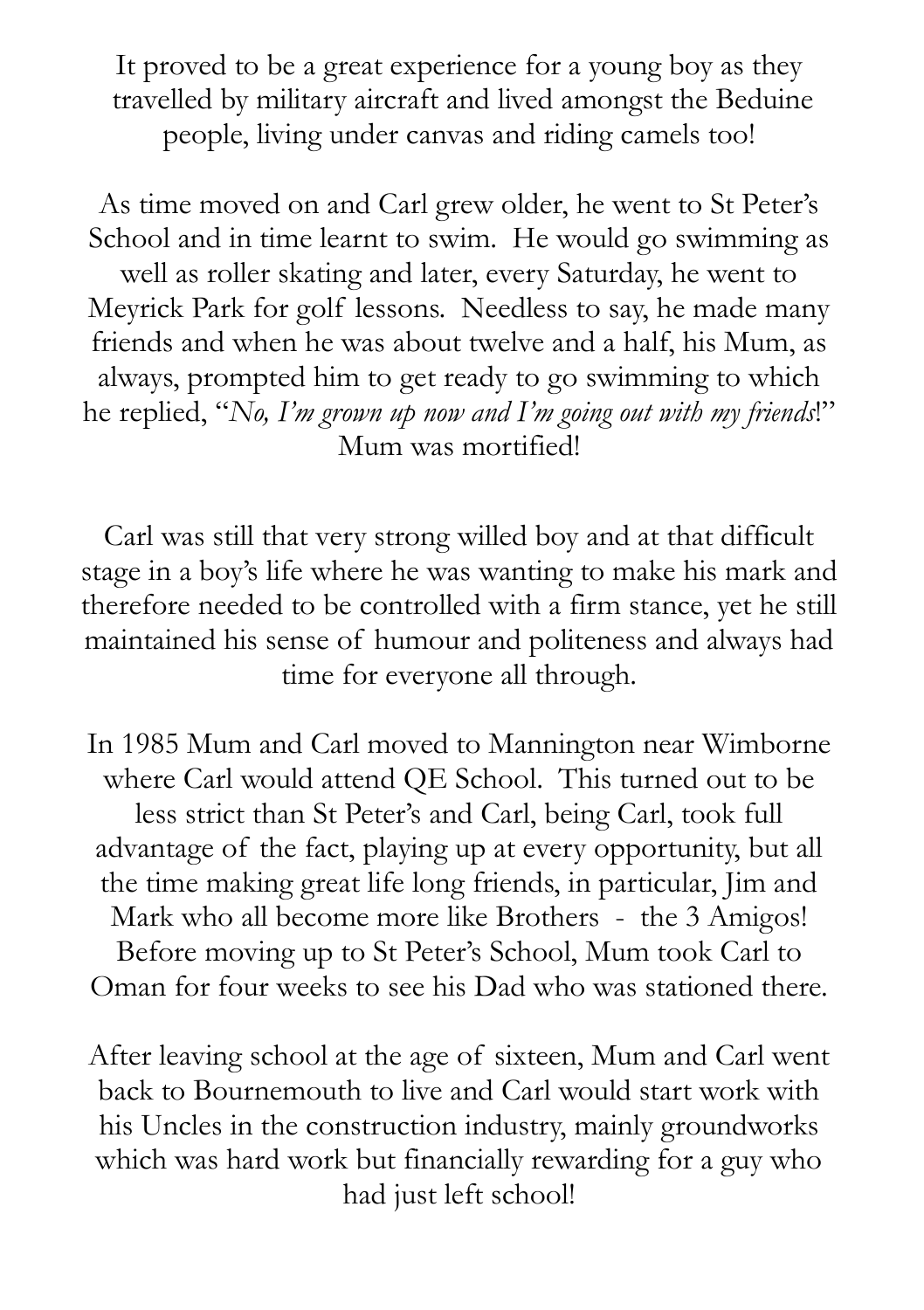After a time Carl realised that he wanted more from a career so he went back to College to study to obtain qualifications to better himself. During this time Carl was offered a two week work experience at Bournemouth Airport as a fireman. He grabbed the opportunity with both hands and again made such an impression that after the first week, at the age of nineteen, he was offered a full time job as a fireman, making him the youngest ever to join at such a young age, it was normally twenty one years old! Naturally, Carl was over the moon and started work there straight away. His job still required an amount of studying which Carl approached with enthusiasm and mixed with the every day practical side of the job, he took to it like a duck to water.

After his training Carl naturally qualified as a fireman but by now his true aim was to work at Heathrow Airport and in doing so would have to work his way up, via Southampton as this was the door to BAA. Reluctantly, Bournemouth agreed to release him to Southampton and off he went. He was now on the ladder.

Carl spent several years there, at the same time living nearby in Hardley - opposite, would you believe, the fire station! Although the fire station was Hardley, Carl always referred to it as Trumpton and even to this day he has a model of Trumpton in the lounge cabinet!

Carl loved his job and when off-shift he would make himself available as a retained fireman at the station, often being called to forest fires and road traffic accidents. Whether at work, at home or out and about, Carl always had your back and he looked out for people, not just because he was trained that way, but because it was in his DNA right from a young boy. He would never back down or walk away.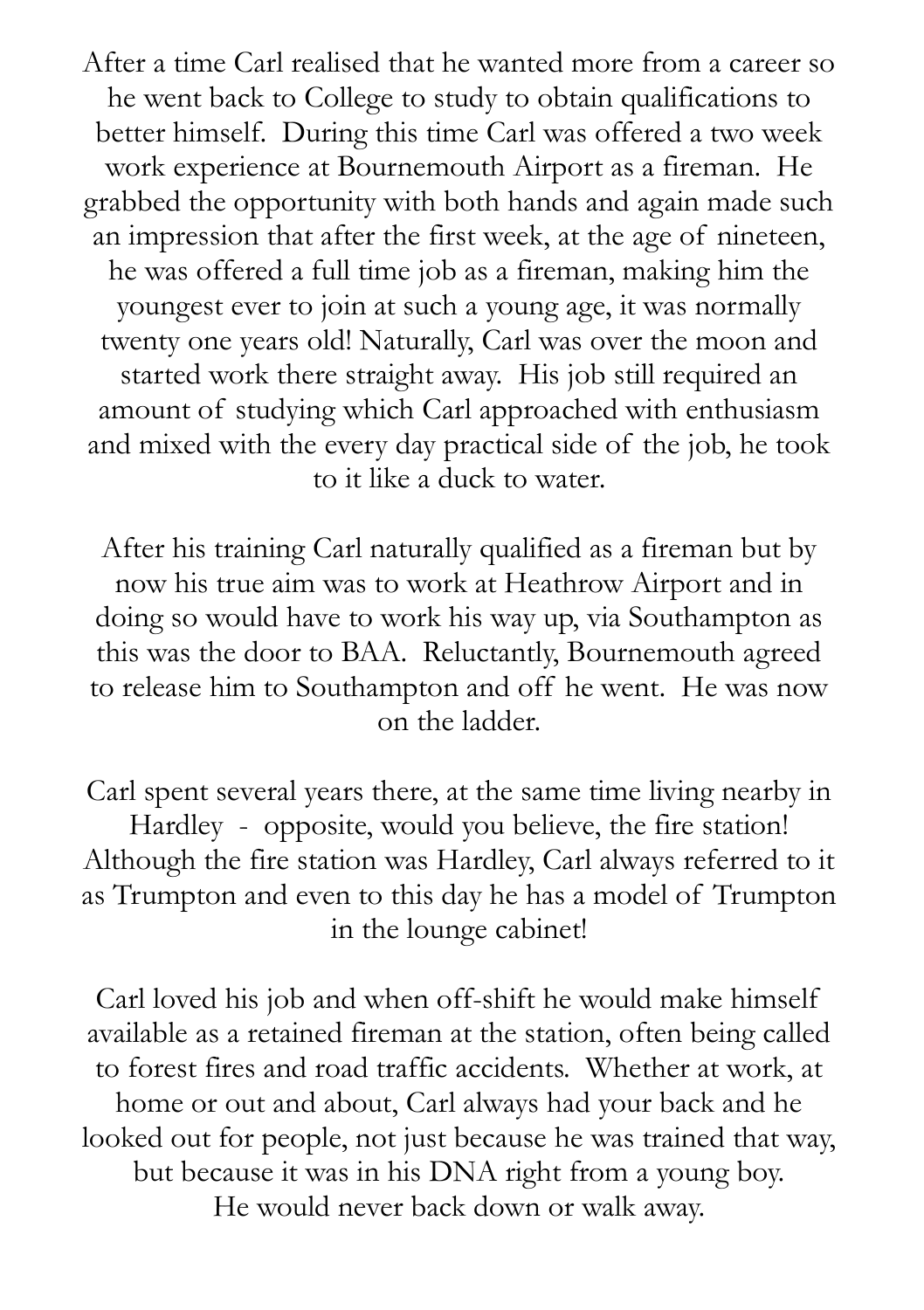In 2001 his beautiful Daughter, Jessica was born. He was the cat that got the cream, he was so proud. As always, he worked extremely hard to provide a nice home for his family, but having said that, he liked to play hard also and he would buy himself an R1 motorbike and in doing so, he made even more good friends on rides out and trips. He also enjoyed a good drink with his mates, of whom there were many!

Due to his, shall we say, non PC banter at times at work and his over eagerness, Carl was held back from joining Heathrow for a time which frustrated him no end and he soon learnt that if he wanted to work there then he would have to reign it in a bit! Well, this he did and with continuous hard work and effort he finally got to Heathrow, job done!

Carl never lost his love for Wimborne and he moved into a shared house behind the Rugby Club - another one of his passions! Later Carl was given the opportunity to buy the house from his good friend, Paul.

Carl made so many friends, far and wide in whatever he did and wherever he went. He was a legend!

Whilst on a night out with the lads in Wimborne, Carl met his soon to be Wife, Lizzie …….

On the 1st April 2006, April's Fools Day, Carl met Lizzie!

It was love at first sight, his smile across the bar won her heart from that moment and he still has her heart now. Although Lizzie knew this, she tried to play hard to get.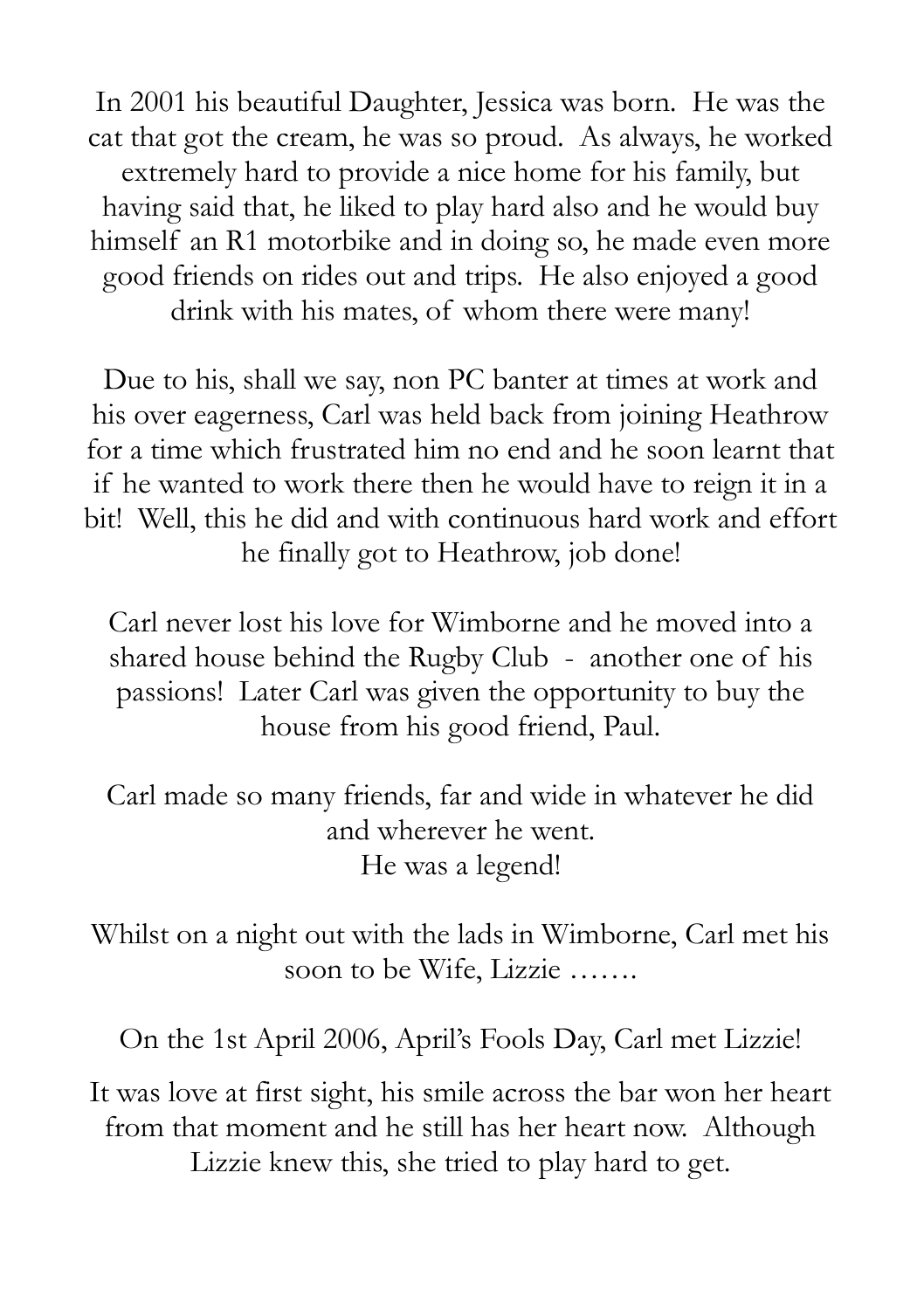Carl saw her walk into the ladies toilet and followed her in, refusing to leave until she either kissed him or gave him her number! Needless to say, she did both! From that moment they were inseparable and spent all their free time together in between working as both Carl and Lizzie were both shift workers, Lizzie being a nurse.

They would often go to London to watch shows, dine out and of course, spent many hours in the pub! A couple of months later Lizzie went to Mallorca on a family holiday and little did she know that Carl and her Father, Martin and her Brother, Olly had been planning a surprise for her birthday. When Lizzie was in the sea she looked up and saw this huge smile smiling at her and there was Carl, stood in the sand in his bright white trainers, shorts and a t-shirt thrown over his shoulder. The most romantic surprise she had ever had. From that moment on Carl fell in love with the island of Mallorca.

On that holiday Lizzie fell pregnant and on the 1st May 2007 Henry was born, the same day as Carl's birthday and Carl sobbed tears of joy and always said Lizzie had top trumped him on the birthday present front!

In September 2009, Carl and Lizzie got married. A day spent with loved ones far and wide. Following this they had their second child, Edward, born on the 30th April 2011 - the day before Carl and Henry's birthday! An expensive time that the family always moaned about!

As a family they all spent many times in Mallorca, holidaying and living life to the full.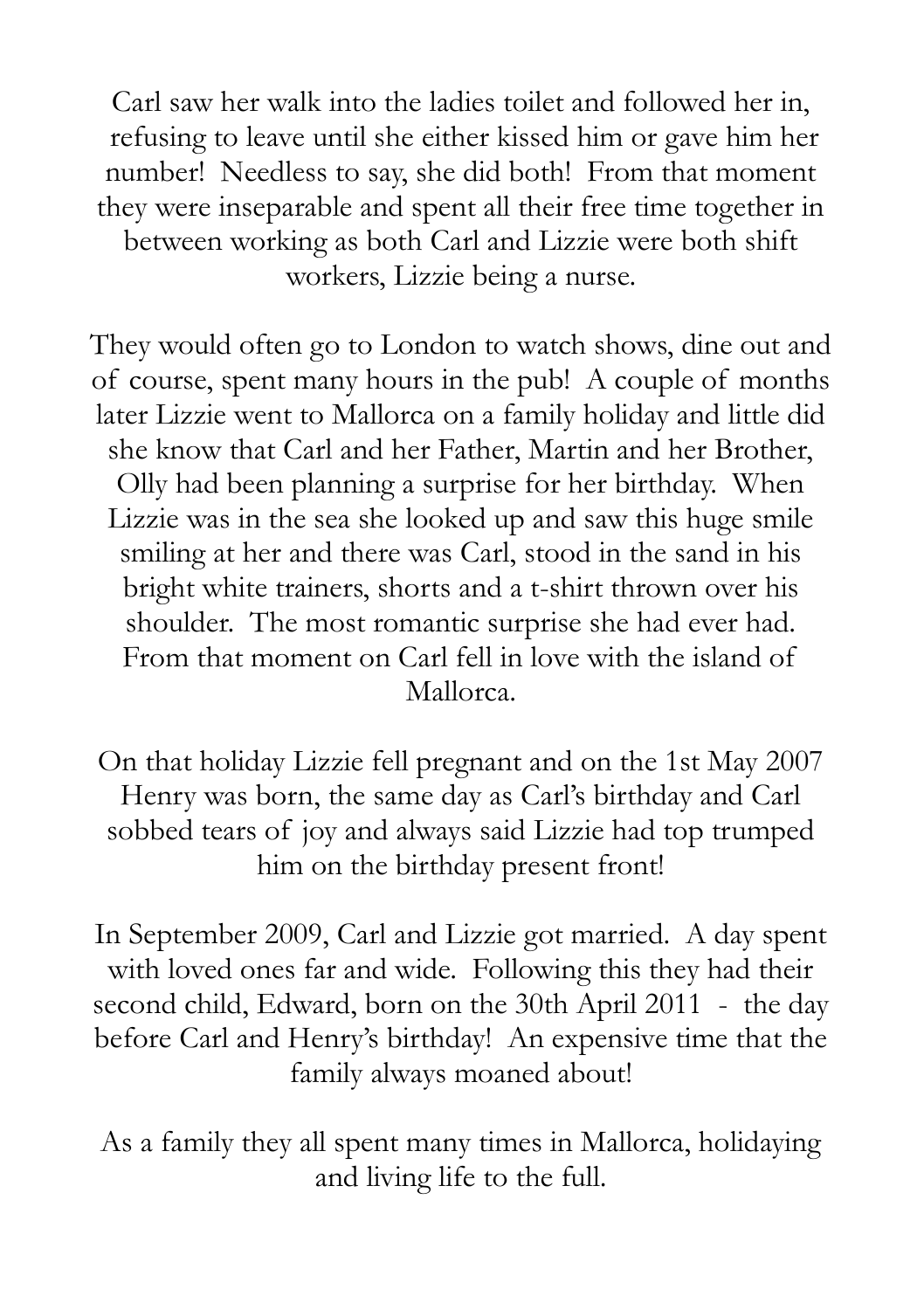On the 16th November 2015 Carl's world was rocked - Florence was born. Florence and Carl had many dates together in Costa as this was what she would request when it was 'Daddy Day Care'!

During Carl's time away from his family and work he enjoyed many things like rugby trips, cycling, running, charity events, socialising and generally being a lad! He would drop most things for a good night out and would be the life and soul at any party.

Carl was a huge part of his family and was also considered a Son, Brother and Uncle by Lizzie's family, even after he'd had a few drinks and stomped mud on their new cream carpet, calling them all "*A bunch of mongs*!" A word that means a lot to many, especially his extended family, White Watch!

Carl always put one hundred and ten percent into everything he did and would never give up. Not only did he work at Heathrow Airport, he also worked very hard setting up his own window cleaning company to be able to provide for Lizzie and the children. Everything Carl did was for them and he took on the role of a provider with so much love and passion.

Carl also enjoyed going for family dog walks with their beloved dog, Hogan. Hogan became Carl's best friend and each year on Hogan's birthday Carl would take him for a pint of Guinness, especially as it was St Patrick's Day too! Carl didn't need an excuse for a pint, no wonder the poor dog had an Asbo!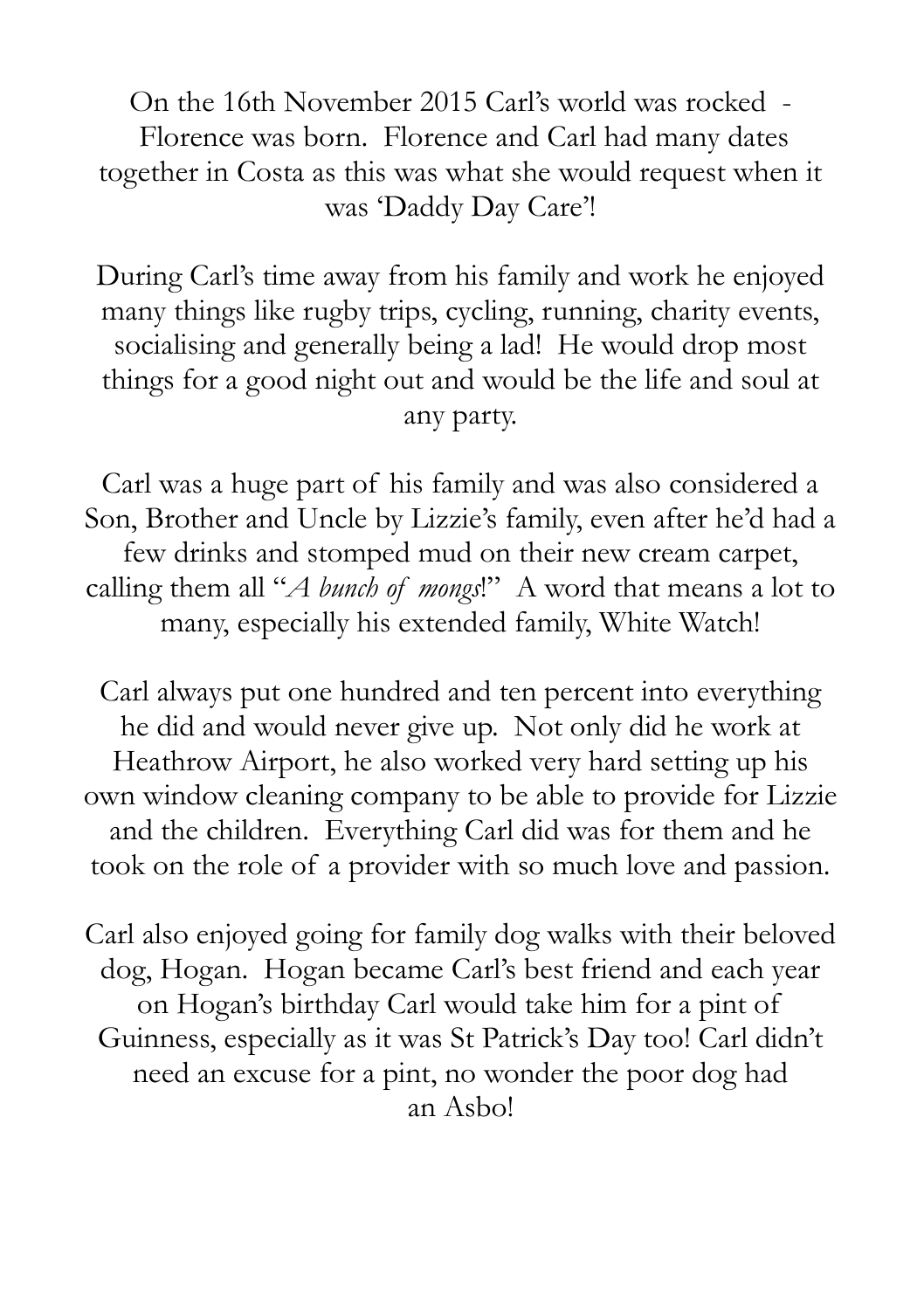Carl, Lizzie is so unbelievably proud of you and everything you did for her and your beautiful children. You are loved so very much by all yours's and Lizzie's family and friends.

Lizzie promises to love and guide your four babies throughout their lives and will protect them as you did. You will live on in them.

Carl, your smile will never be forgotten.



"Special" is a word that is used to describe something one of a kind, like a hug or a sunset or a person who spreads love with a smile or kind gesture.

"Special" describes people who act from the heart and keep in mind the hearts of others.

"Special" applies to someone who is admired, inspirational and precious and can never be replaced.

> "Special" is the word that best describes you, Carl.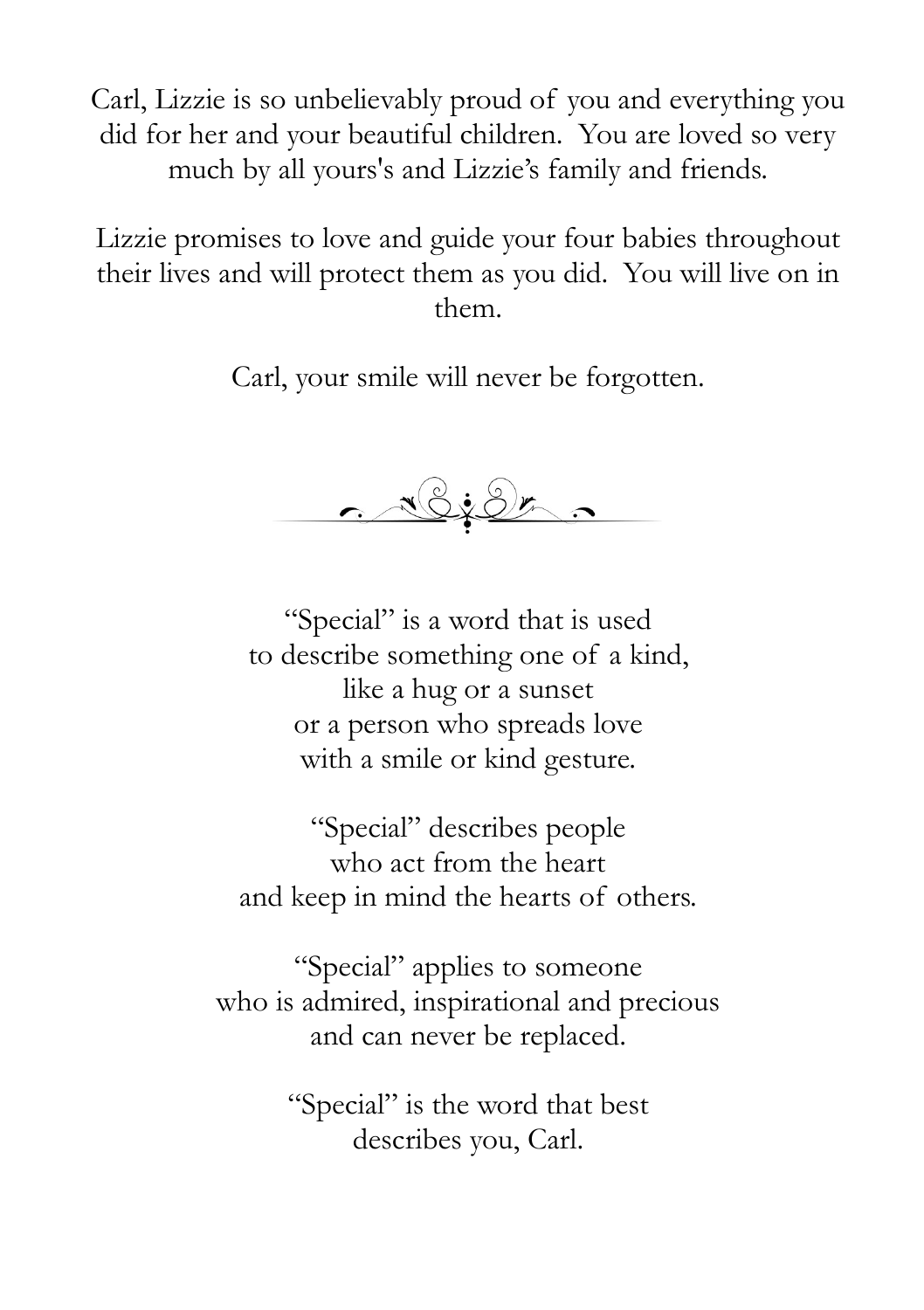## *A Tribute to Carl*

from Mike, White Watch

Trying to start this speech was always going to be the hardest part so I thought I'd just do what Carl would do and be totally inappropriate from start to finish and hopefully, like the great man, I will get away with it. Wish me luck!

As we all know, Carl was larger than life and at work he was no different. Full of energy and banter and you could hear him coming as he blasted his way through every door, hatch and barrier! The only man we know who can enter a room and without seeing or hearing his voice, you knew who it was!

Carl had the ability to have rapport with everyone on Station. No matter who you were, how frustrating his noise and banter was, you couldn't help but love him. Even when there was the occasional argument, his puppy dog eyes, wagging tail, loving nature and cheeky dimpled grin had everyone in stitches almost straight away. Carl was basically a dog! His infectious personality, twinned with his Mutley-esk giggle confirmed his canine status, probably some form of Bulldog!

Carl loved to joke that the Harry Potter 'sorting hat' was used at Heathrow and was never wrong when choosing which Watch, new Firefighters were going to join…….

Whether it was the window lickers of Red, the groovy gang of Green, the money grabbers of Blue or the legends of White, Carl would always have a few choice words to say, which generally involved him using the term "*Mong"* multiple times!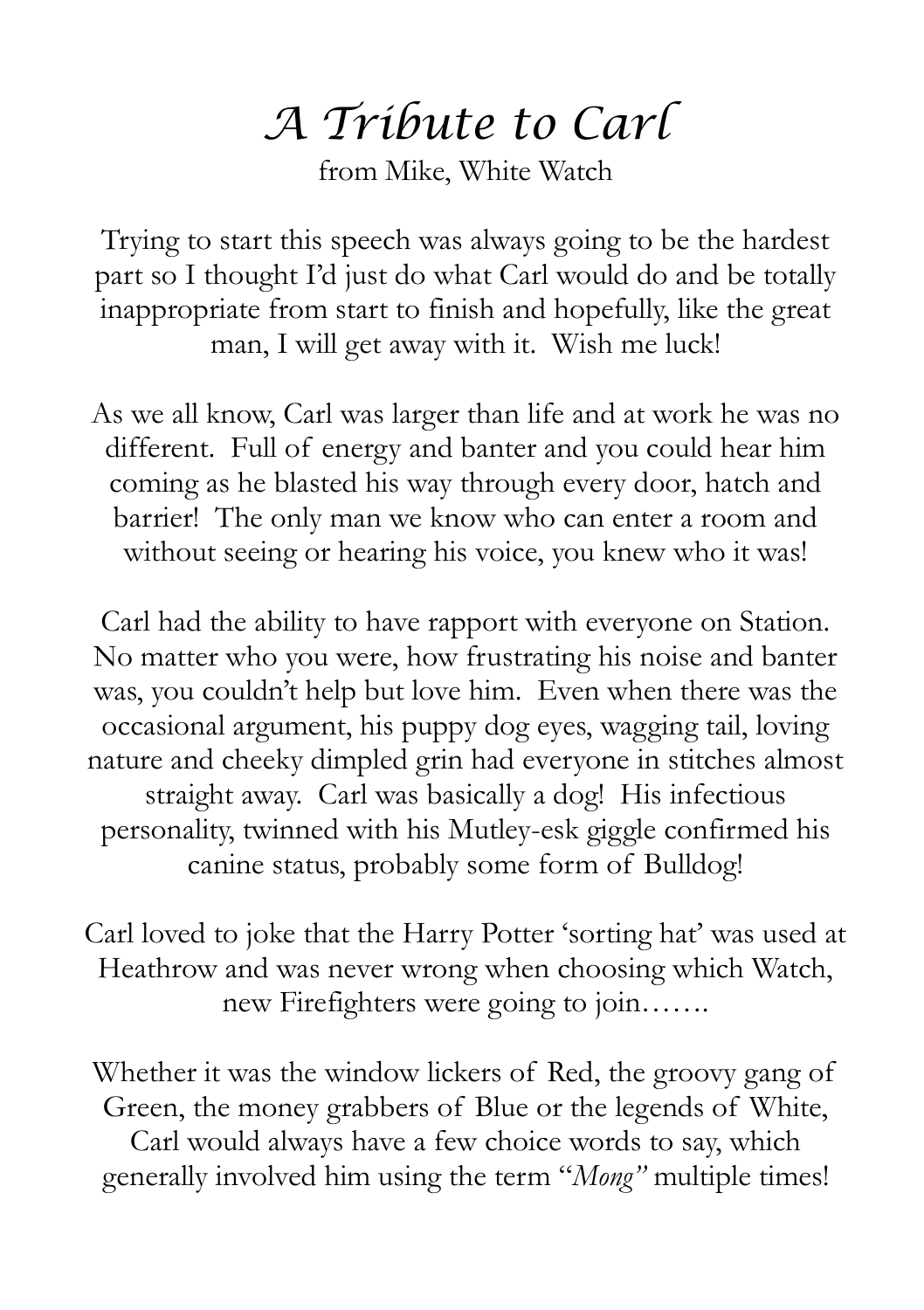It says a lot about his character, that no matter which Watch you were, he would always have time for you as an individual.

> If you had a firemanship question……. he'd take the piss and then help you!

If you had a dilemma at home…… he'd listen, take the piss and then offer advice.

If you had a question about gym…… he'd take the piss and then do a workout with you.

If you messed up……. he'd show you how to improve or get you out of the mess, then take the piss!

And he was also the most enthusiastic person in the world, full of **energy** and **life** and **gusto**.

From meeting the Southampton boys at silly o'clock in the morning, to getting on the bus at work, to the first cup of tea in his hand, he was **loud**, chatty and the life and soul of everything, but very occasionally that enthusiasm would waiver, usually at the morning briefing when we were informed of the days training, but he'd be out on the fireground or the drill yard doing what needed to be done……..*before working out which coffee shop or shops to visit (for professional reasons of familiarisation of course!)*

Now, if there is one thing that Carl loves more than consuming coffee at work, then it was the dinner list! Despite his regular declaration of "*I'm going to start eating more healthily*", he would be swayed straight away by the offering of bangers n' mash inside a giant Yorkshire pudding!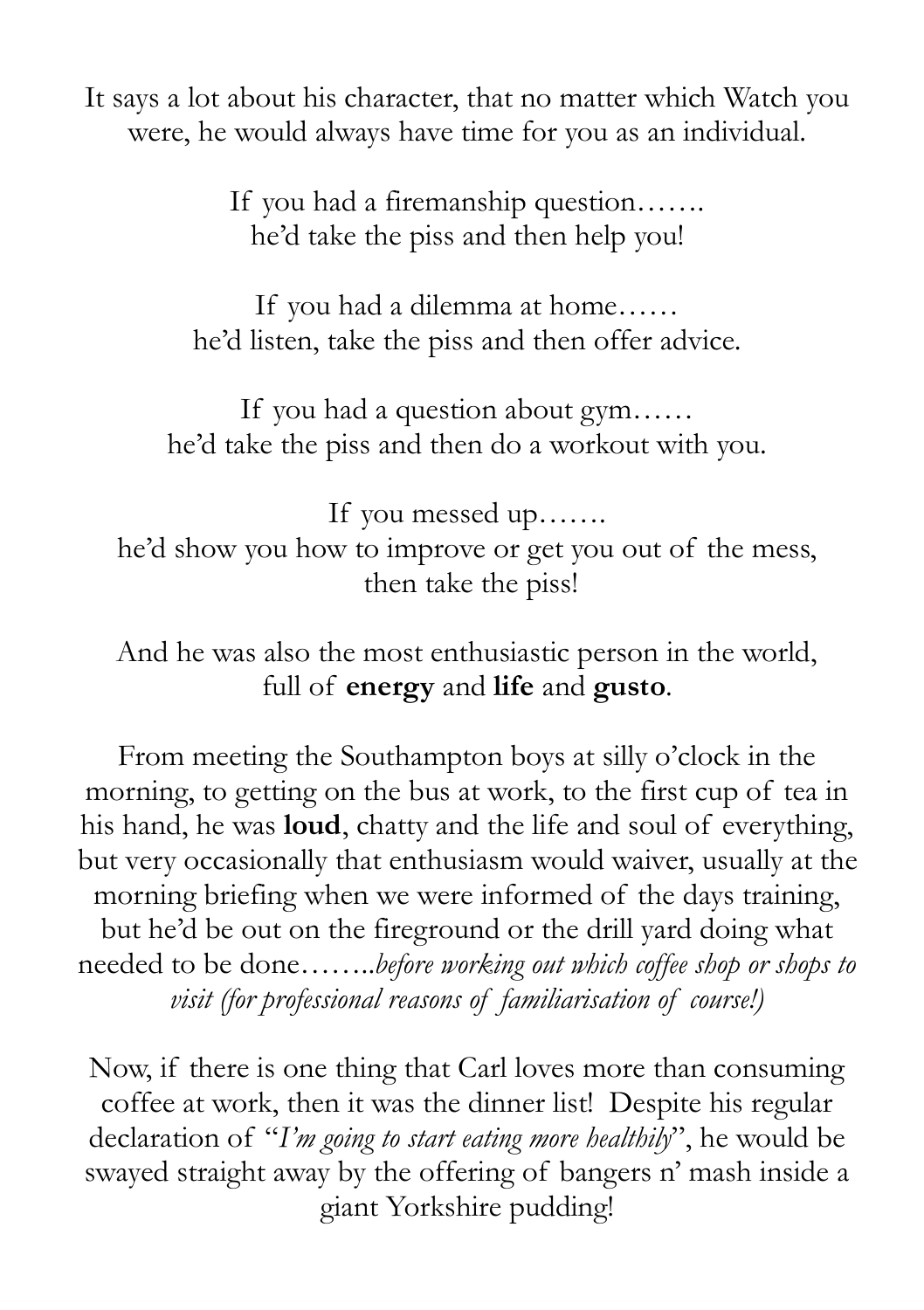Carl was a stickler for tradition and always offered the first suggestions for the day's meal……..Saturday was brunch, four of everything and then cheese and onion rolls for the afternoon, just in case we got hungry!

Fish Fridays were guaranteed as was a curry every Tuesday night, but by far, Carl's favourite was Sundays. He would cook a mean roast and his dinner list never failed to disappoint……

7.5 kilos of potatoes (even if only eight of us were eating!) Nearly a whole leg of lamb per person Stuffing

#### Carrots

Peas

Cheesy Cauliflower

Gravy so thick and perfect it would cling to every individual item of food like a Mexican oil disaster (*I told you I was going to be inappropriate!*)

It would take you a solid five minutes of eating just to see the edge of your plate and let's not get started on puddings!

The only list bigger than a Sunday was Carl's infamous mid week 'mini' roast…..a feast usually of such epic proportions any training that afternoon was a struggle, if not a right off for all!

As witnessed here today, some of us are more successful than others at our training of Carl's epic weekly menu (*I'm implying some are fatter than others!).*

So, let's move to fitness…….in the gym his 'beast mode' mentality was an impressive thing to witness. He'd often do his own workout and then join in and do someone else's and possibly another after that.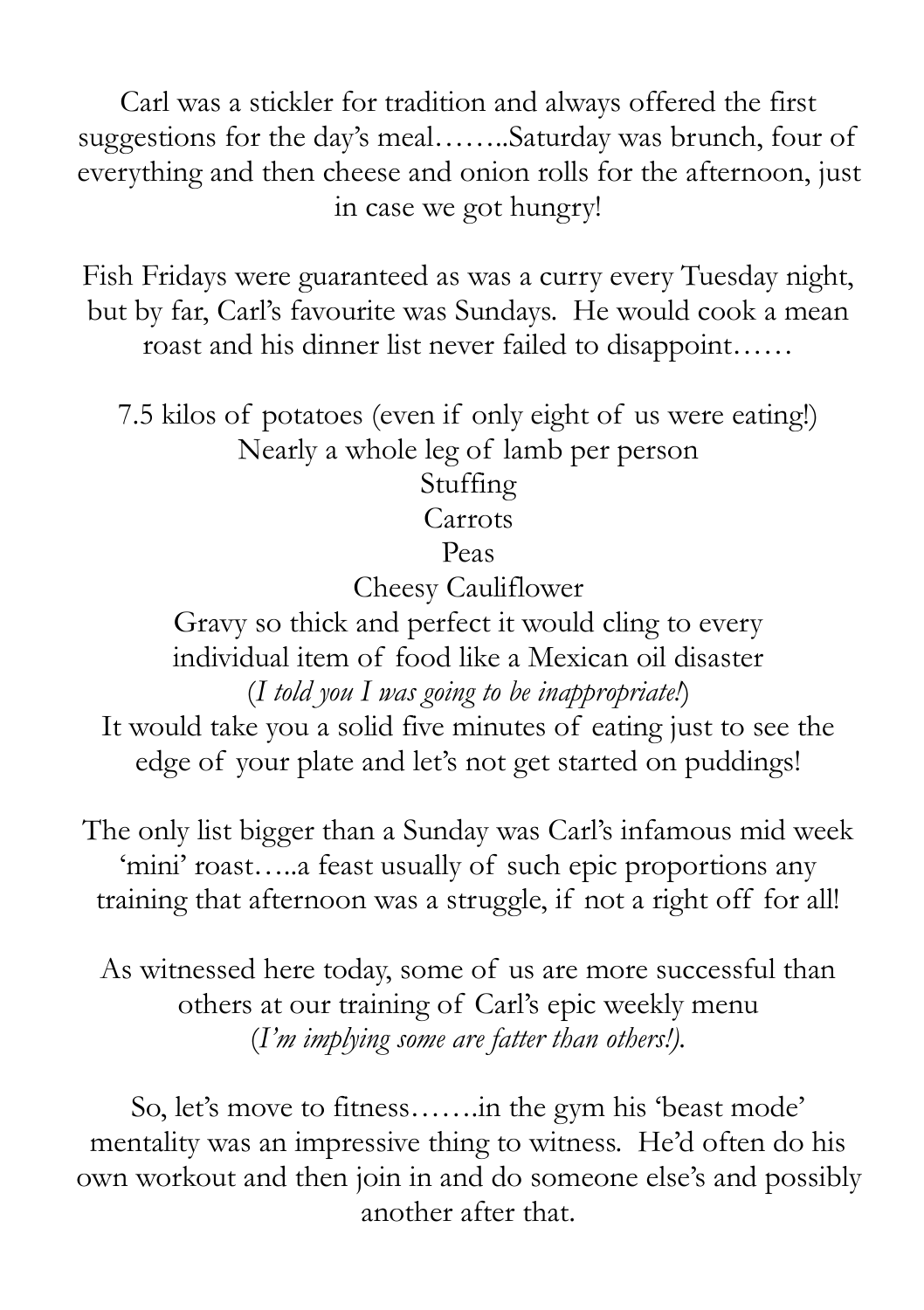Carl was one of the strongest people we knew and had the heart and mind of a lion and would push those that dare train with him to the limit.

Many people commented that to look at Carl was not to see your typical athlete but when you pushed the 'beast mode' button few could keep up with him, be it biking, running, rowing or chucking some weights around!

His courage to try something new, learn a new discipline and improve himself should be a blueprint for us all to strive to be the best we can be and to not be afraid to fail.

Now, those were some of Carl's stronger qualities, but perhaps one of his weaker traits was geography! Wherever he was on his way to work, if you called him for an e.t.a., he'd always reply, "*I'm on Airport Way, be with you in five*" despite usually still being on the M3 or M25!

At the end of a shift, the sacred trio of phone, keys and ID are the only checklist you need when getting on the van to go home. Without fail, Carl would forget at least one, sometimes all three of these things and furious horn honking would ensue with a rowdy journey back to the car park!

How he kept up that relentless banter and noise for eighteen to twenty hours a day will forever remain a mystery.

The problem with Carl is that there's simply too many stories to elaborate on…….everyone has their own individual memories of who he was and numerous hilarious stories to tell……...like…..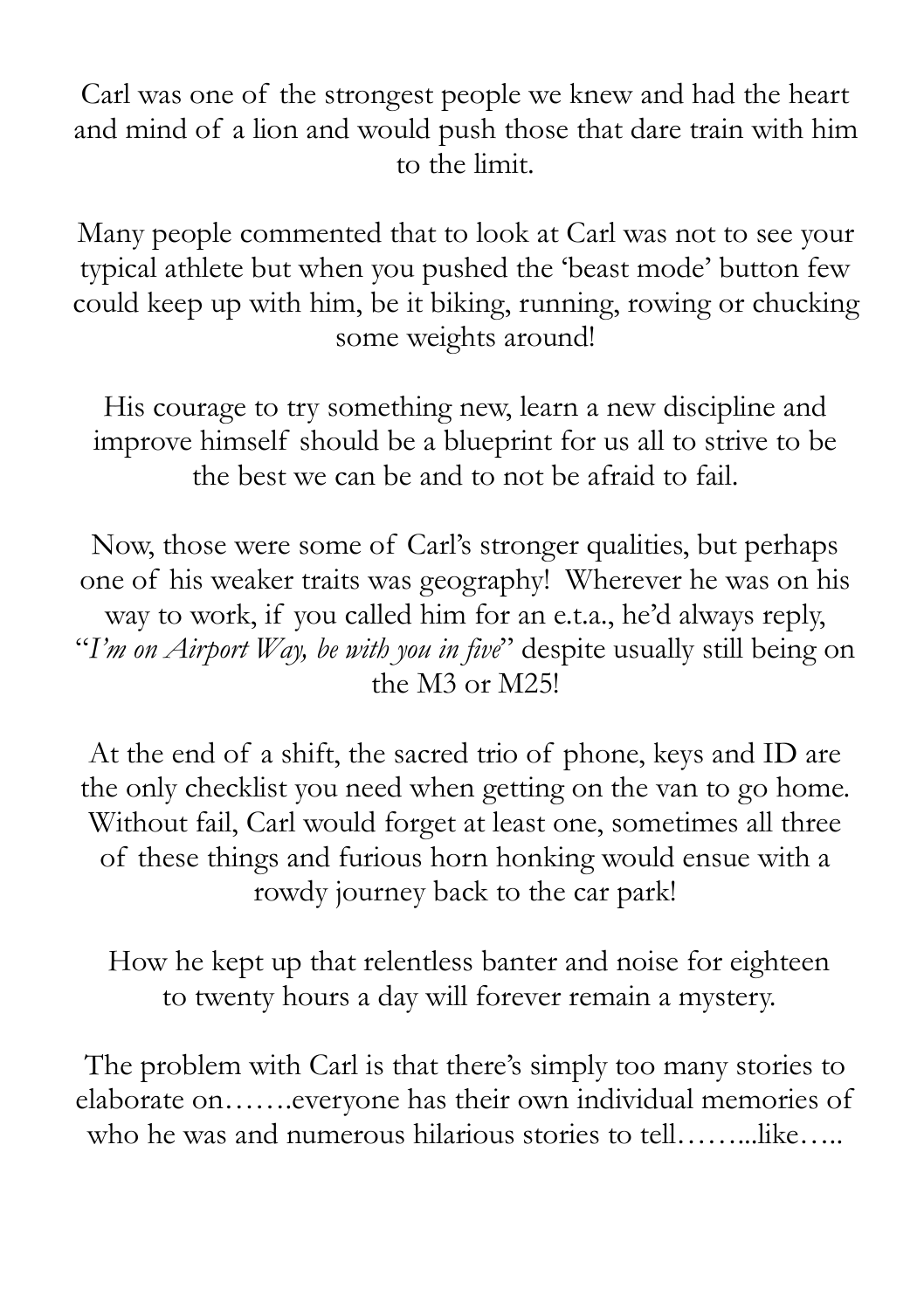…...riding his motorbike at ridiculous speeds, tapping on car windows on his way up the M3!

…...writing 'B' loves 'C' everywhere across the airport and beyond!

…...cartwheeling across the fireground!

…...exploding his coffee on Birdy's new car!

…...stripping in the middle of Covent Garden on his stag do!

…...swinging round a pole in a gay bar in Soho at three in the morning!

…...the Dublin run, you'll have to ask Darren!

…...falling asleep halfway through changing the Sky channel!

…...falling asleep halfway through a conversation!

…...proudly showing off his indestructible mug before smashing everyone else's when his was run over by a MAC 11!

…...launching his wedding ring off completely by mistaking when being chatted up by a gay bloke!

…...sneaking through security in Fire 10's locker when he'd forgotten his ID (again!)

…...and rescuing Peppa Pig in his official fire service incident report!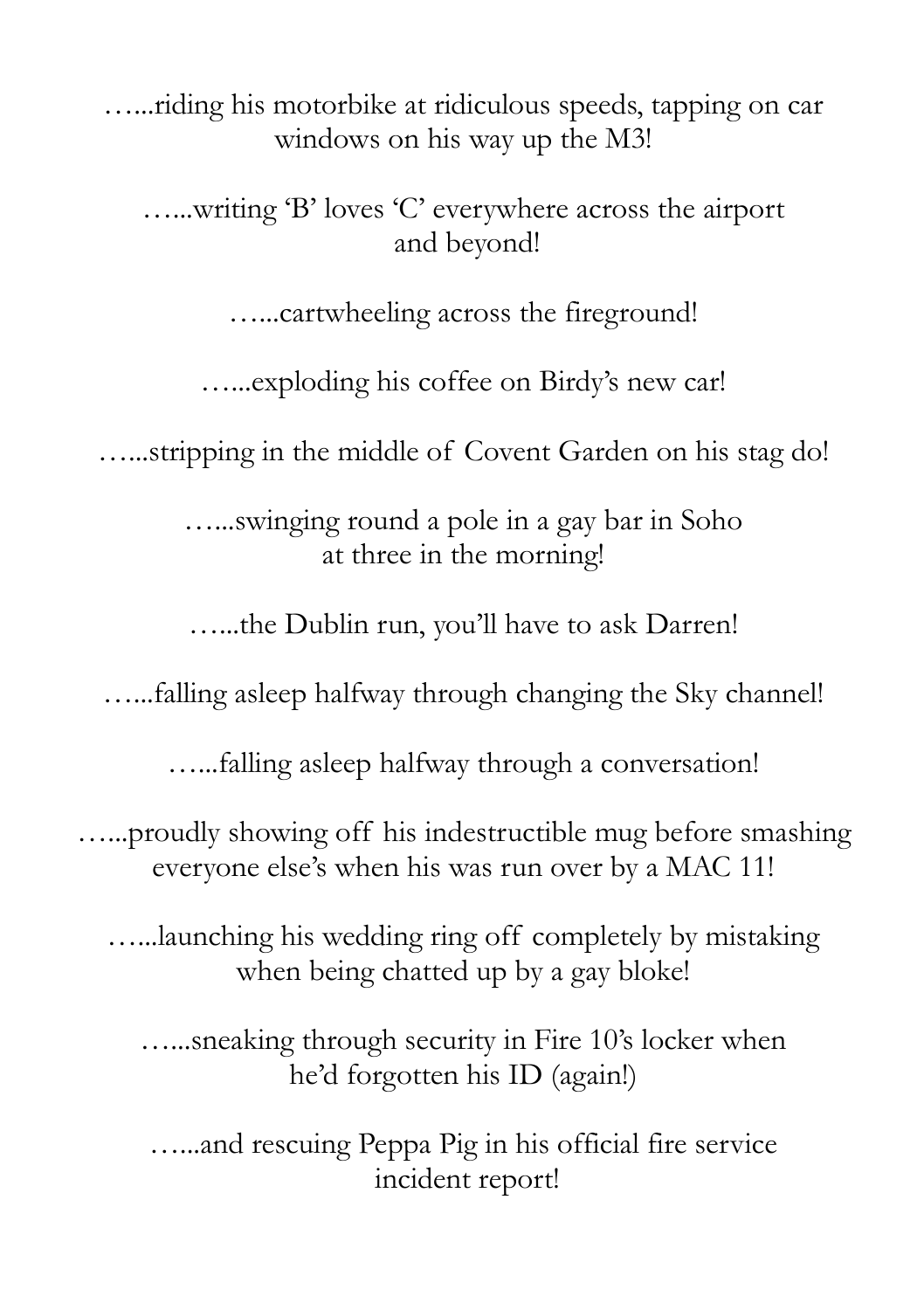But like I said before, he was always there for you, that's why whenever there was a falling out on Station he would always sing, "*It's so funny how we don't talk anymore*!"

And he loved his own voice and he loved his mates which is why for therapeutic reasons he would sing Akon's 'Lonely' to Birdy every time he got dumped! He would sing 'Careless Whisper' every time Birdy got dumped. He would sing 'The Sound Of Silence' every time Birdy got dumped and he would sing, "It's So Funny How We Don't Talk Anymore' every time Bird got dumped! He really liked singing to Birdy!

Carl has the rare skill of making things so much worse and so much better at the same time and staying with the Birdman for a second.....Carl loved to wind him up, one time specifically was one of those infamous ski trips. Simply utilising Birdy's toilet every morning with door wide open to allow the fragrance to flow was enough to amuse Carl day in day out! And staying on the toilet metaphorically and literally…..

Using the nest of side tables in his lounge for something a nest of side tables should never be used for! The list of his antics could and does go on and on and on.

Everyone here today would probably agree that Carl was almost super human. He'd stood strong, shoulder to shoulder with every one of us, be it at work, on the rugby field, in the bar or with his family and his strength was always felt in the White Watch Shield Wall, staying strong as a unit was something Carl believed in greatly. A band of brothers and misfits standing together, ready to defy the odds.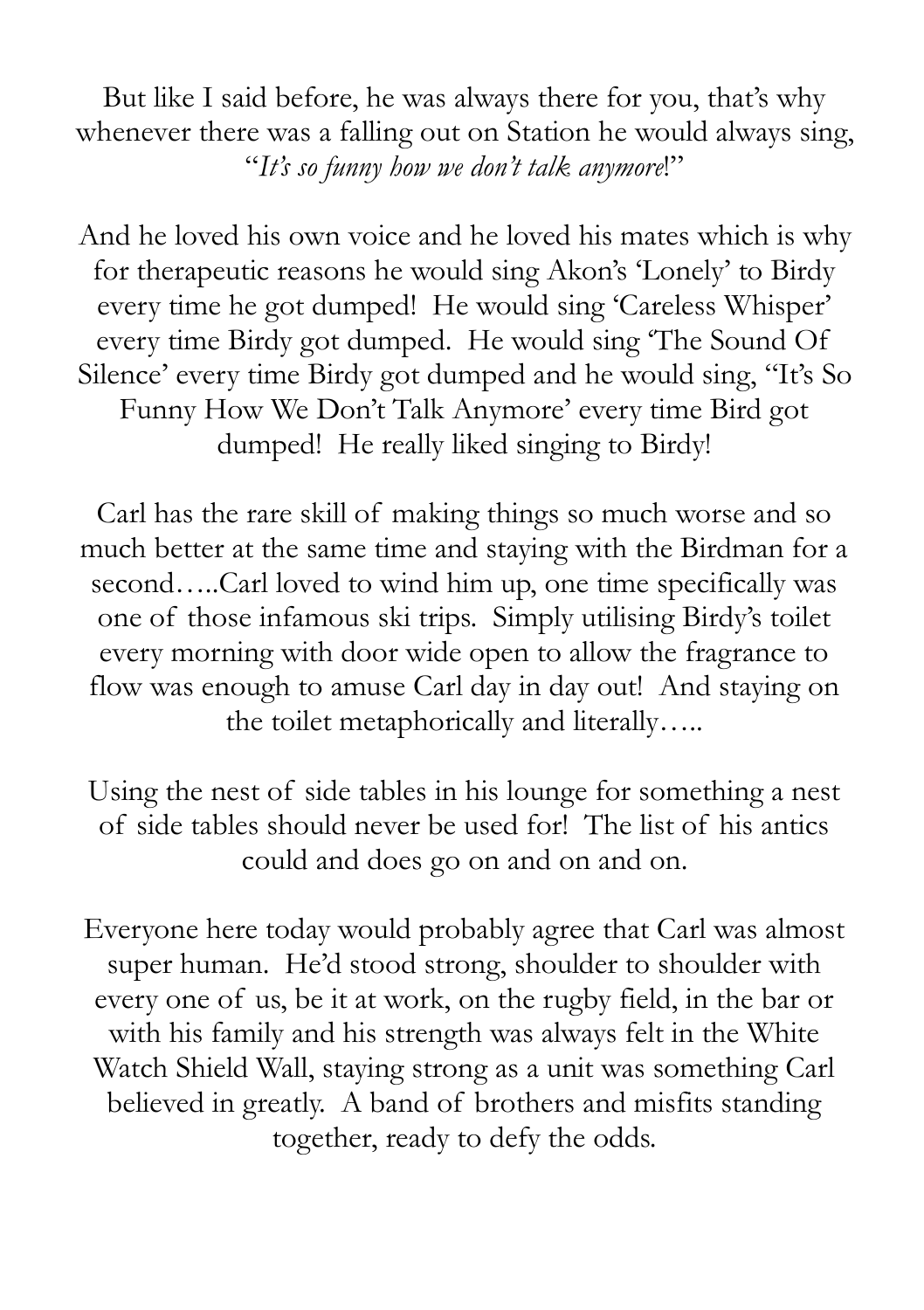Whilst Carl may not be taking his place front and centre in person anymore, he'll certainly stand strong shoulder to shoulder in our memory and hearts.

I've spoken on behalf of a lot of people today but I want to speak personally to Carl and say what an absolute privilege it has been……

…...a privilege to be supported by you …...a privilege to be your friend …...a privilege to watch how dedicated you are to your family …...a privilege to be trusted and loved …...a privilege to speak right now …...and a privilege to walk with you today, one last time.

Carl, you are our role model, you are our Brother and you will live on in all of us forever.

Thank you.

Well done Mate xxx

 $\frac{1}{2}$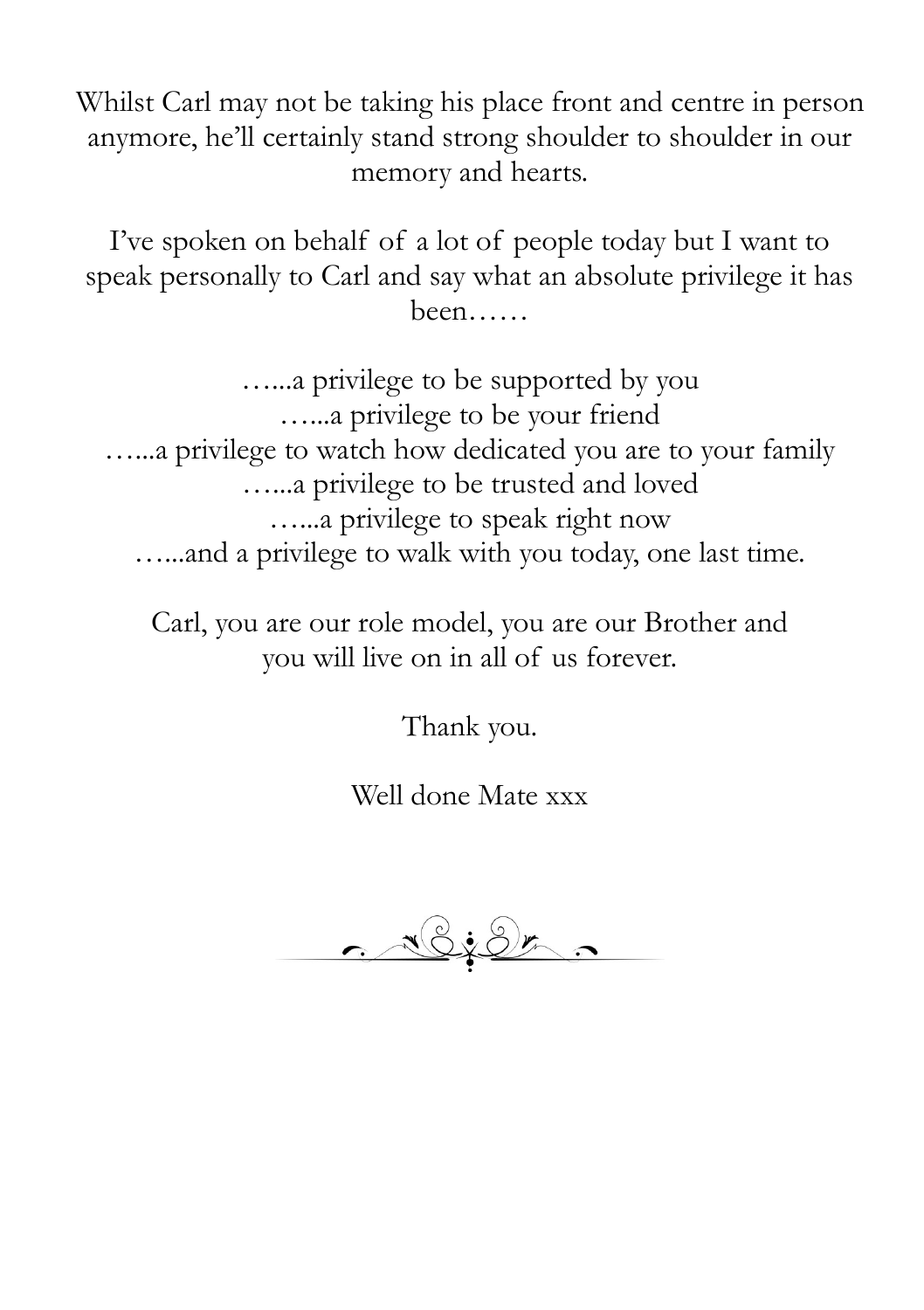# *My Darling Carly Pops*

Standing here saying these words is something I never imagined I would ever have to do.

I loved you from the minute I met you, that smile and that love will only ever continue to grow.

You have given the kids and I such wonderful memories and they will stay in our hearts forever.

I'm so proud of you and everything you have achieved in life, you lived it to the max and I'm proud of how hard you worked to provide for us.

> You were such a kind and caring man, your smile and laughter could cheer anyone up.

You've left behind four beautiful children who I promise to protect for as long as I live. I'm good at the pink jobs but no good at the blue ones!

I will miss our banter which no one ever knew how to take and we would just sit back and laugh.

I will miss finding you asleep on the doorstep, drunk, leaving your wet towel on the bed and leaving a mess everywhere you went.

But most of all, I will miss you. I love you Carl. Goodnight, sleep tight and don't let the bed bugs bite!

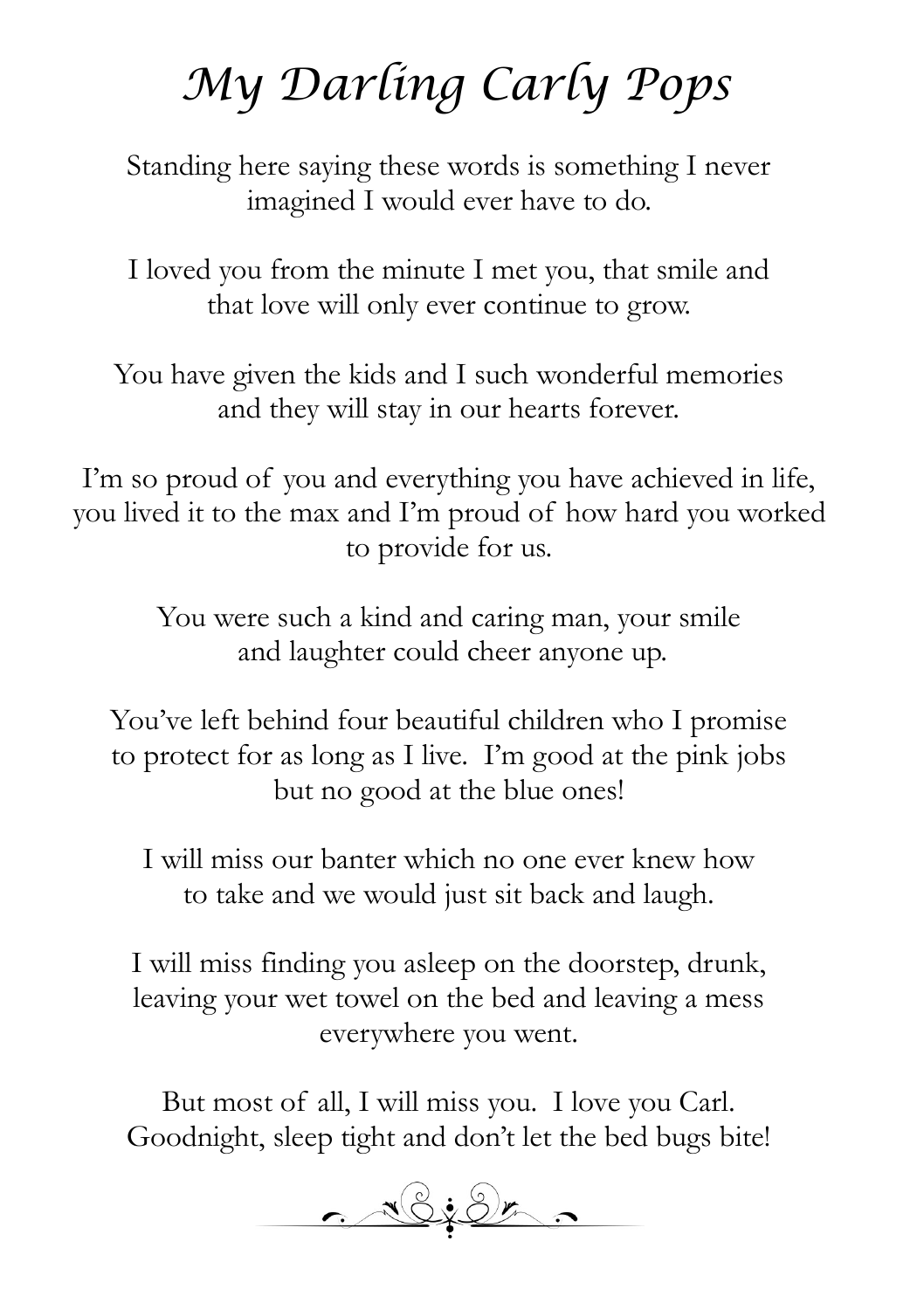### *Dear Daddy*

I miss you, I love you so much. You took me everywhere, you took me to Costa. Big squeeze. Love from Florence xxx

## *Dear Daddy*

Hope you are ok. I miss you so much. I am so sad without you and you took me everywhere - to football, to the skate park, to the pub. I was proud of you so much as you are the best Daddy because you made the best sand castles. I promise to be a good boy for Mummy and I will miss you so much. You were the best Daddy in the world. I miss you to the moon and back. I loved you so much, I am so proud of you, that you did most of the swimming. You were the best in the world. Love from Ted xxx

## *Dear Daddy*

Since you have been gone you have left a huge hole in our lives and hearts. I love you so very much and miss you more than you will ever know. I will miss you at my football matches, shouting on the side-lines and telling me what to do. I will miss you taking me to Arsenal matches together. I will miss you taking us to the skate park and to Costa after. I will miss our family dog walks together and going to the pub after. But most of all Daddy, I will miss you and the big squeezes you gave me. I'll love you for the rest of my life, always and forever.

Love from Henry xxx